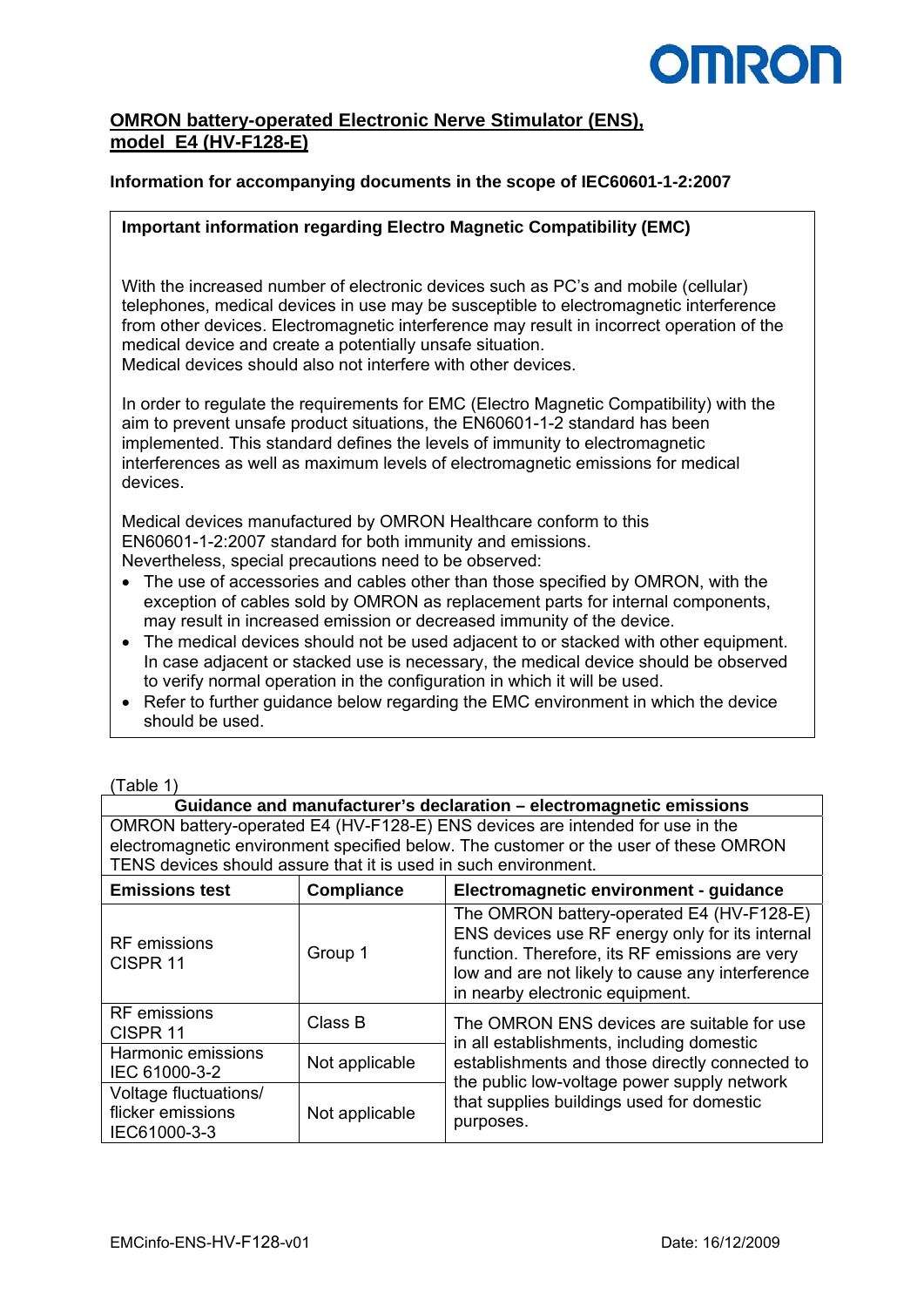

(Table 2)

**Guidance and manufacturer's declaration – electromagnetic immunity**  OMRON battery-operated E4 (HV-F128-E) ENS devices are intended for use in the electromagnetic environment specified below. The customer or the user of these ENS devices should assure that it is used in such environment.

| <b>Immunity test</b>                                                                                   | <b>IEC 60601</b><br><b>Test level</b> | <b>Compliance</b><br>level     | Electromagnetic environment -<br>guidance                                                                                                               |  |
|--------------------------------------------------------------------------------------------------------|---------------------------------------|--------------------------------|---------------------------------------------------------------------------------------------------------------------------------------------------------|--|
| Electrostatic<br>discharge (ESD)<br>IEC 61000-4-2                                                      | $±6$ kV contact<br>±8 kV air          | $±6$ kV contact<br>$±8$ kV air | Floor should be wood, concrete, or<br>ceramic tile. If floors are covered with<br>synthetic material, the relative<br>humidity should be at least 30 %. |  |
| Electrical fast<br>transient/burst<br>IEC 61000-4-4                                                    | Not applicable                        | Not applicable                 | Not applicable                                                                                                                                          |  |
| Surge<br>IEC 61000-4-5                                                                                 | Not applicable                        | Not applicable                 | Not applicable                                                                                                                                          |  |
| Voltage dips,<br>short interruptions<br>and voltage<br>variations on<br>power supply<br>IEC 61000-4-11 | Not applicable                        | Not applicable                 | Not applicable                                                                                                                                          |  |
| Power frequency<br>(50/60 Hz)<br>magnetic field<br>IEC 61000-4-8                                       | $3$ A/m                               | $3$ A/m                        | Power frequency magnetic fields<br>should be at levels characteristic of a<br>typical location in a typical<br>commercial or hospital environment.      |  |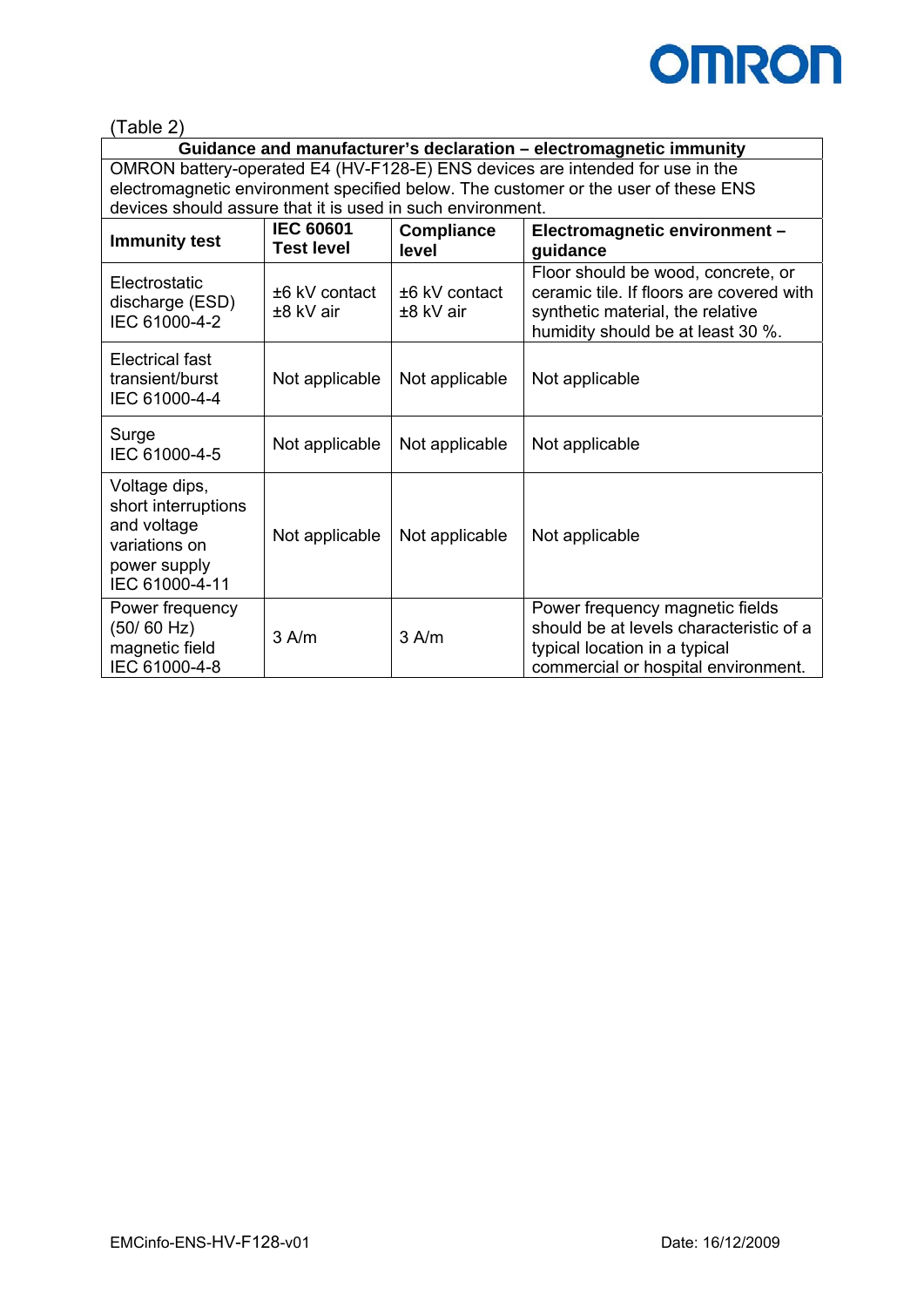

## (Table 4)

**Guidance and manufacturer's declaration – electromagnetic immunity**  OMRON battery-operated E4 (HV-F128-E) ENS devices are intended for use in the electromagnetic environment specified below. The customers or the users of these ENS devices should assure that it is used in such environment.

| <b>Immunity test</b>                 | <b>IEC 60601</b><br><b>Test level</b> | <b>Compliance</b><br>level | Electromagnetic environment -<br>guidance                                                                                                                                                                                                                                                                                                                                                                                                                                                                             |
|--------------------------------------|---------------------------------------|----------------------------|-----------------------------------------------------------------------------------------------------------------------------------------------------------------------------------------------------------------------------------------------------------------------------------------------------------------------------------------------------------------------------------------------------------------------------------------------------------------------------------------------------------------------|
| <b>Conducted RF</b><br>IEC 61000-4-6 | Not applicable                        |                            | Portable and mobile RF<br>communications equipment should<br>be used no closer to any part of the<br>OMRON E4 (HV-F128-E) ENS<br>devices including cables, than the<br>recommended separation distance<br>calculated from the equation<br>appropriate to the frequency of the<br>transmitter.<br><b>Recommend separation distance</b><br>$d = 1.2 \sqrt{P}$<br>$d = 1.2 \sqrt{P}$ 80 MHz to 800 MHz<br>$d = 2.3 \sqrt{P}$ 800 MHz to 2.5 GHz<br>where $P$ is the maximum output<br>power rating of the transmitter in |
| <b>Radiated RF</b><br>IEC 61000-4-3  | 3 V/m<br>80 MHz to<br>$2.5$ GHz       | 3 V/m                      | watts (W) according to he<br>transmitter manufacturer and d is<br>the recommended separation<br>distance in meters (m).<br>Field strengths from fixed RF<br>transmitters as determined by an<br>electromagnetic site survey, <sup>a</sup> should<br>be less than the compliance level in<br>each frequency range. <sup>b</sup><br>Interference may occur in the<br>vicinity of equipment marked with<br>he following symbol:<br>$((\cdot, \cdot))$                                                                    |

Note1: At 80 MHz and 800 MHz, the higher frequency range applies. Note2: These guidelines may not apply in all situations. Electromagnetic propagation is affected by absorption and reflection from structures, objects, and people.

<sup>a</sup> Field strengths from fixed transmitters, such as base stations for radio (cellular/ cordless) telephones and land mobile radio, AM and FM radio broadcast, and TV broadcast cannot be predicted theoretically with accuracy. To assess the electromagnetic environment due to fixed RF transmitters, an electromagnetic site survey should be considered. If the measured field strength in the location in which the OMRON ENS devices are used exceeds the applicable RF compliance level above, the OMRON ENS device should be observed to verify normal operation. If abnormal performance is observed, additional measures may be necessary, such as reorienting or relocating the OMRON ENS device.  $b$  Over the frequency range 150 kHz to 80MHz, field strengths should be less than 3 V/m.